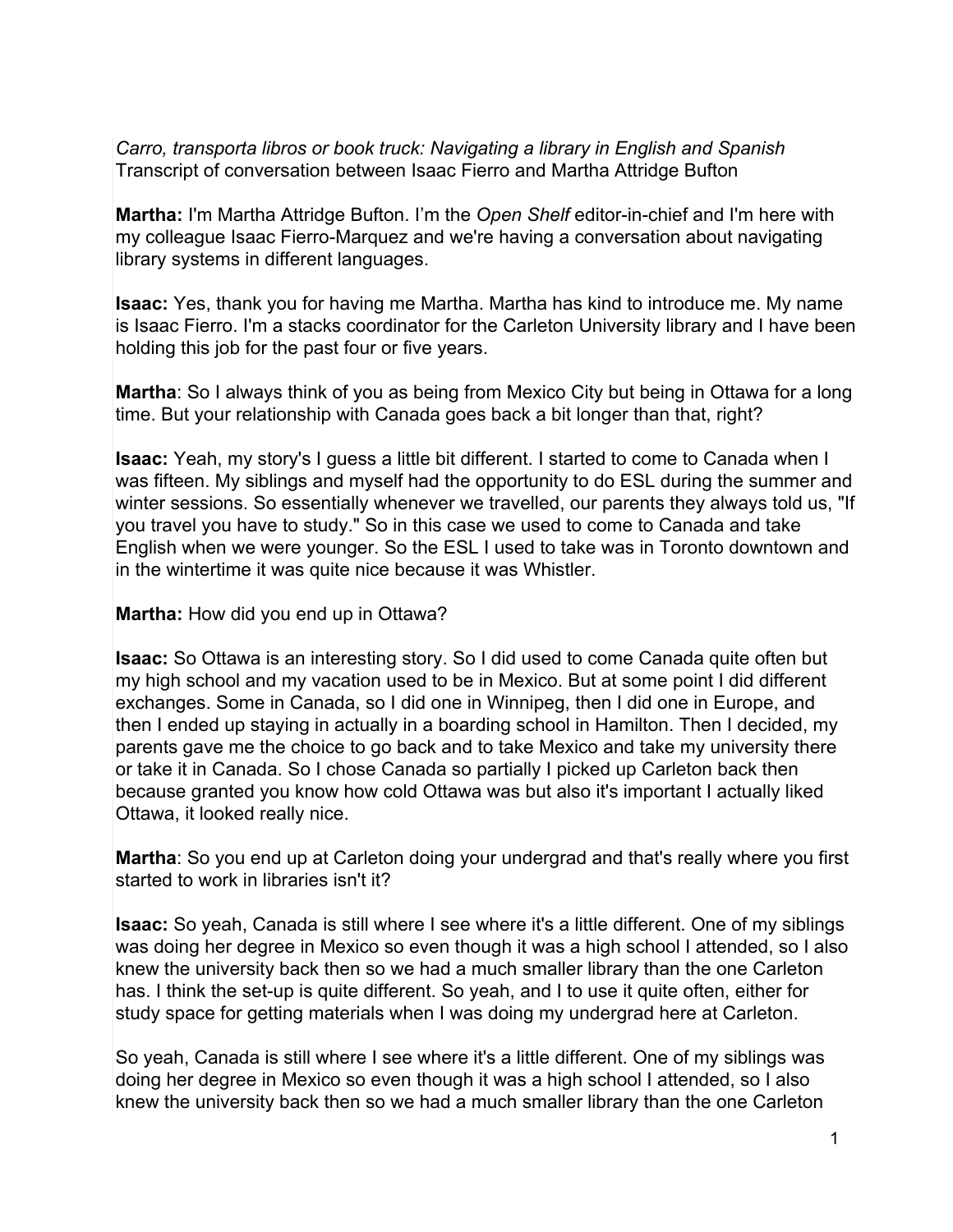has. I think the set-up is quite different. So yeah, and I to use it quite often, either for study space for getting materials when I was doing my undergrad here at Carleton.

**Martha**: So what is it like working in your second language?

Yeah, so I think it's interesting. Cause in the beginning I remember when I was doing my undergrad obviously writing in English is quite different right. So writing essays, which is something my program required, cause I did a double major in political science and history, so it was a lot of writing to be done. So in my first year even though I could get away fairly okay speaking the language, writing is quite different. So I came to that mode of writing essays. It took a bit of time getting used to it. And at that time I remember using some of the services the library used to offer, either going to services or even finding materials.

**Martha:** And did you notice big differences or similarities between the libraries that you knew in Mexico versus let's say the Carleton library?

All I knew is very anecdotal from my sister, right? Like though she used go to a business library, so that materials were rather specific which is similar to what they call reserves, right? So they would have preselected materials ready for students by the professors. So even though it was a library in Mexico most of the material was already preselected for a particular course. So most of the students would be free to go in and request the materials. So here, being an open stack library, it's quite different. So it's a large iconic library at Carleton and you have the opportunity to wander around the stacks and get lost, in a good way.

**Martha:** So that was one of the things that you're sort of aware of, sort of more traditional closed stacks system versus an open stacks system. How did it feel to be a native Spanish speaker but nonetheless looking for materials and interacting with materials in English.

**Isaac:** I think that's an excellent question. I think there is some components that are different, right. So some of them they are natural to understand cause obviously I came from, my culture itself naturally speaking was a different type of culture in the way we interact, how we like perceive see me talking to people, the way you talk to people and interact and so on it's quite different than in Canada. Good enough for me was in a setting already in an university setting, so as I was trying to accustom and get used to those interactions we were having in a class setting, at the same time were happening when I was at in the library. So the lingo was different of course so there some specific words that I wouldn't either I didn't know so I would have to understand them. And even the idioms sometimes, right, like even with coworkers and classmates, they were like, I don't really understand and obviously at this point it's been so long in my opinion living in Canada it's like I don't realize they're Canadian idioms until I meet somebody else from another country who also is an English speaker oh, that's, that's a Canadian idiom.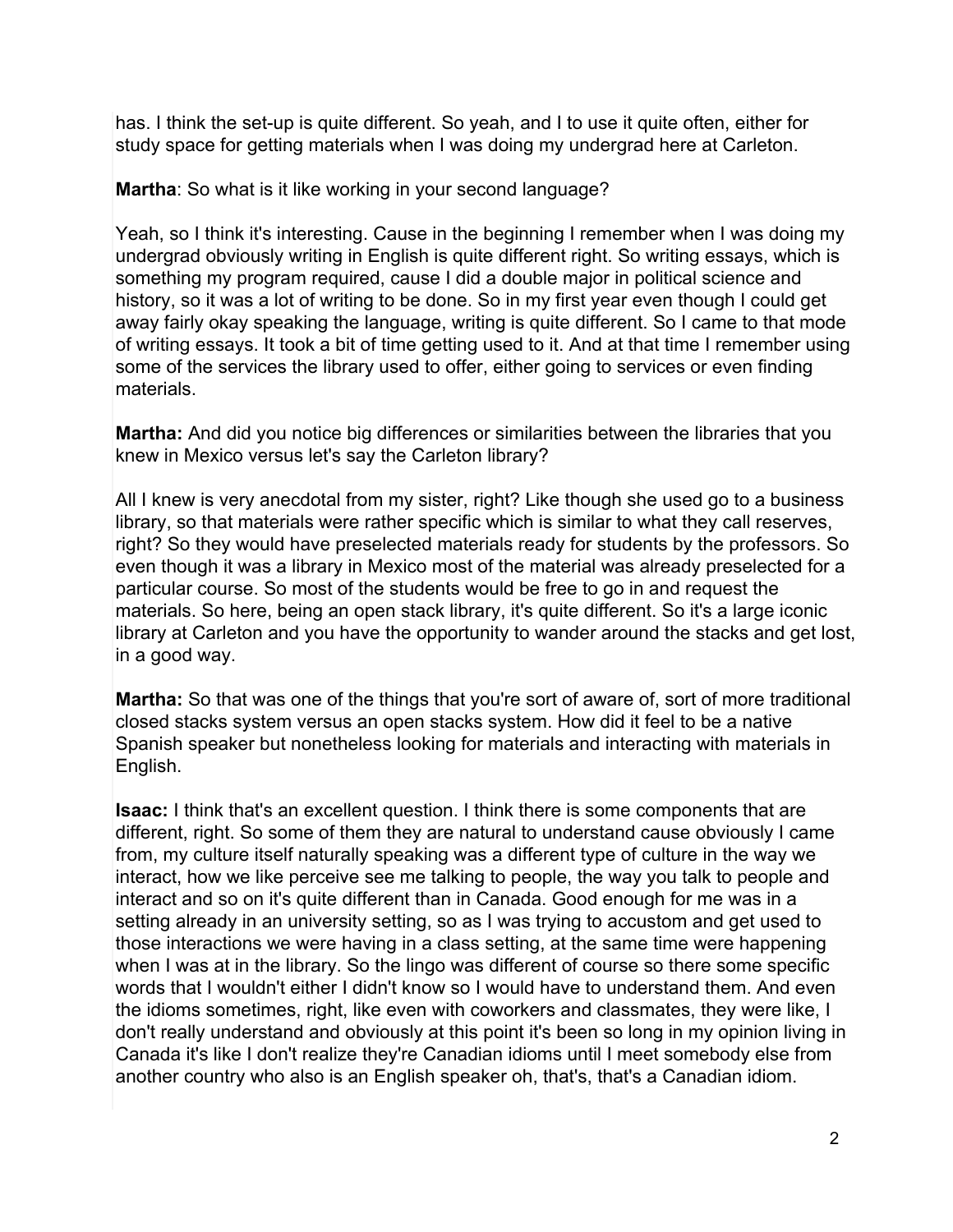**Martha:** So what's an example of some of the idioms?

**Isaac**: So, let's say for a funny story, I was in Italy and I was on a bus and overhearing other people speaking English usually they are tourist however I was not in a touristic area and I hear somebody saying toque. And I say "Oh, that's a Canadian person." So sure enough I ask her and she's going sure and yeah she was Canadian because the other people didn't really understand what she was talking about.

**Martha:** Toque, that is sort of quintessentially Canadian isn't it?

**Isaac:** Pretty much, yes

**Martha:** I know we talked about your job cause yours a stacks supervisor and you reached out and you were doing a little bit of research around similar kind of work in Mexico City. So what were you able to find?

**Isaac**: When you were asking me like some of the words right I manage operationally from a physical standpoint and then as a collection. So we use a lot of tools, right? Like from the physical location, the spaces, the tool we use to move materials. A lot of things go into the operation. But how they really called in Spanish, by definition is my mother tongue, it's not very natural cause I didn't really actually realize I didn't know most of these words. So most of them are basic and they translate very well and other ones did not very specific so what I essentially what I did I followed two universities, more than universities, one is a public library in Mexico City and the other one is the National Autonomous University of Mexico. So the approach is rather different as well so something to just keep in mind.

In Mexico we have private and public education so obviously that goes different type of funding, different type of public universities and private universities are for different disciplines. So in the case of the UNAM, which is the largest university in Mexico, actually they have obviously their central in their main campus in Mexico City but they also have libraries across the country. And they operate those libraries, right? So they have a huge network of libraries of their own. They hold over 150 libraries and so on. Really it's just the one institution right because it's public 100%. But it's still for under that. And the other one that I did it was just oh recently within a decade or so it's a public library in Mexico City and which is acclaimed architecturally speaking so it's a beautiful library.

It's a very different approach cause they serve the public, 100% the public. But at the end of the day there were similarities because again they all have materials, they all have book carts, they have stacks and they have patrons and so on.

**Martha:** What did you discover about the jargon, so I'm curious how words used, your vocabulary, how does that translates into Spanish or doesn't?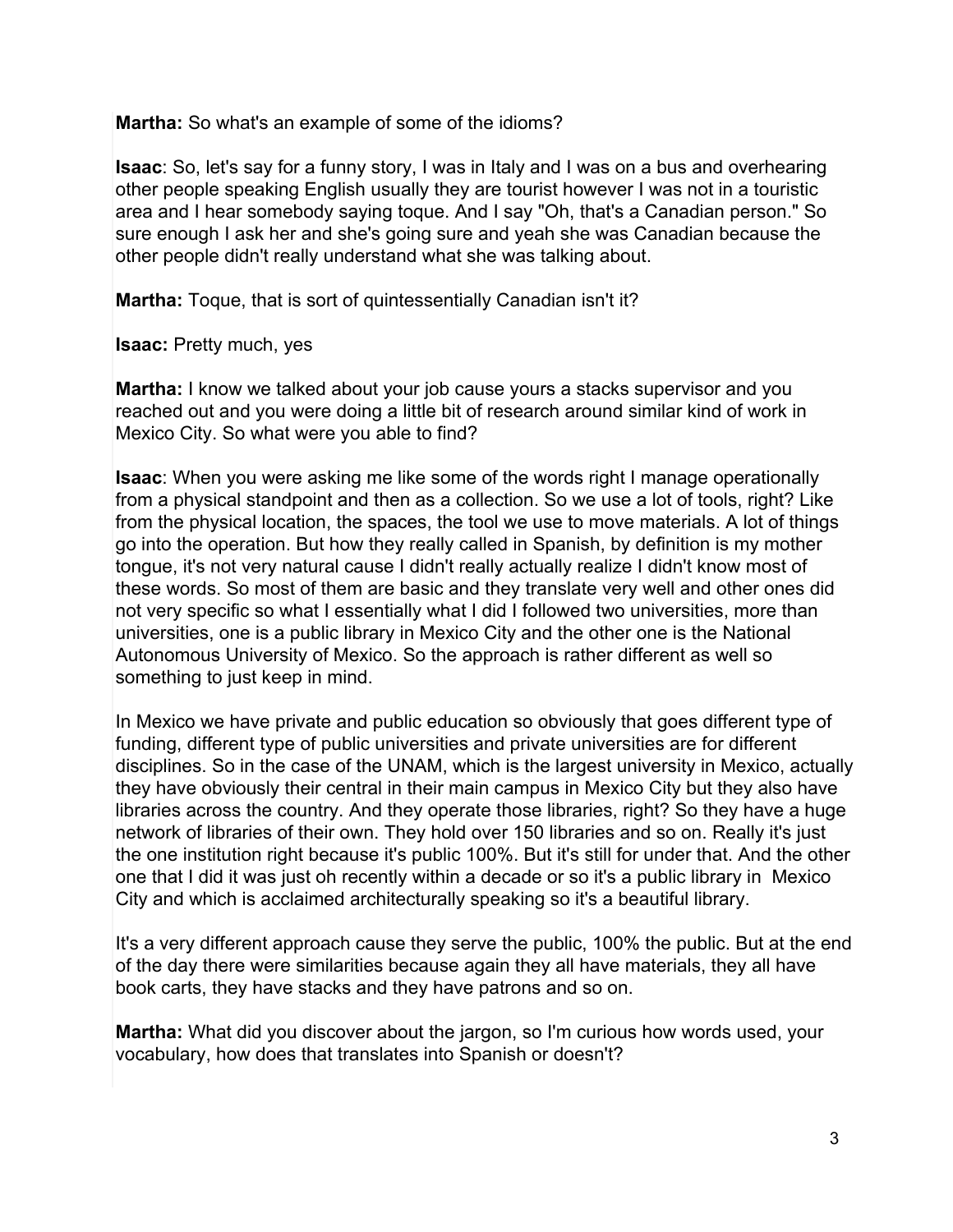In most of the cases, it didn't quite translate as clear. Some of them there were very simple choices, like catalogue right? Catalogue it's essentially a catalogue so it translates to catálogo.

Which is very similar just by the root of the word itself. Then there were other things that like compact shelving, so compact shelving would just be estantería compacta so that literally means that it is tiny so that doesn't make a lot of sense. So it translates better to archivo compacto which is like compact archives cause I guess we associated a compact shelving more with archival material. We have our stacks so you have shelves and we also have what we call wires, right? Which are to just hold the books in place or end plates, either way, so we have different systems.

So I am like how to I call those? So those were quite hard to figure what you call them because the libraries themselves in Mexico would call them different. They would call retenedores] which literally means retainer which makes sense because it is more descriptive. But then I ended up finding a supplier of equipment in Mexico and how I wanted to know how they sell because it cause that's potentially the name of the equipment. They call it sujetador de libros de varilla so that would be what we be what we just call wire. It's a wire book library holder. So it's essentially just describing what it actually does rather than just the word, which if we think about it, in English is the same right? A wire it could be anything but when we are talking about it in context, that's exactly what it is.

**Martha:** Well I've never studied Spanish but I did study French for a while and I came away with the impression that often in English we have one word to describe to something, an object, but in French you can have two or three sometimes. It seems the language is much more descriptive. And it sounds as if that might be sometimes what you notice in Spanish as well.

Ah yeah and even of course like within languages, like just within in Spanish, like I at some point I was looking at a university, a public library in Madrid right, so how they would call like a reserve is different how we call it in Mexico cause our languages, even though we can communicate perfectly fine, we have variations. But it is something I agree with you, yes, even in Spanish is similar to French in the sense that the languages tend to be descriptive as to what an item does.

**Martha:** So give me some more examples.

So, high capacity shelving, it's our storage facility, so it would be estantería de alta densidad, so that one translates nicely, but it is describing what it does. So estantería it means stacks so that's best way and estante is just singular for a shelf. Even in Spanish you can see doesn't change the words so much. English changes a lot from stacks to shelf and again we tend to call stacks when they are in libraries but really they are book shelves. In Spanish, you would say estante at home but you wouldn't say in English stacks at home.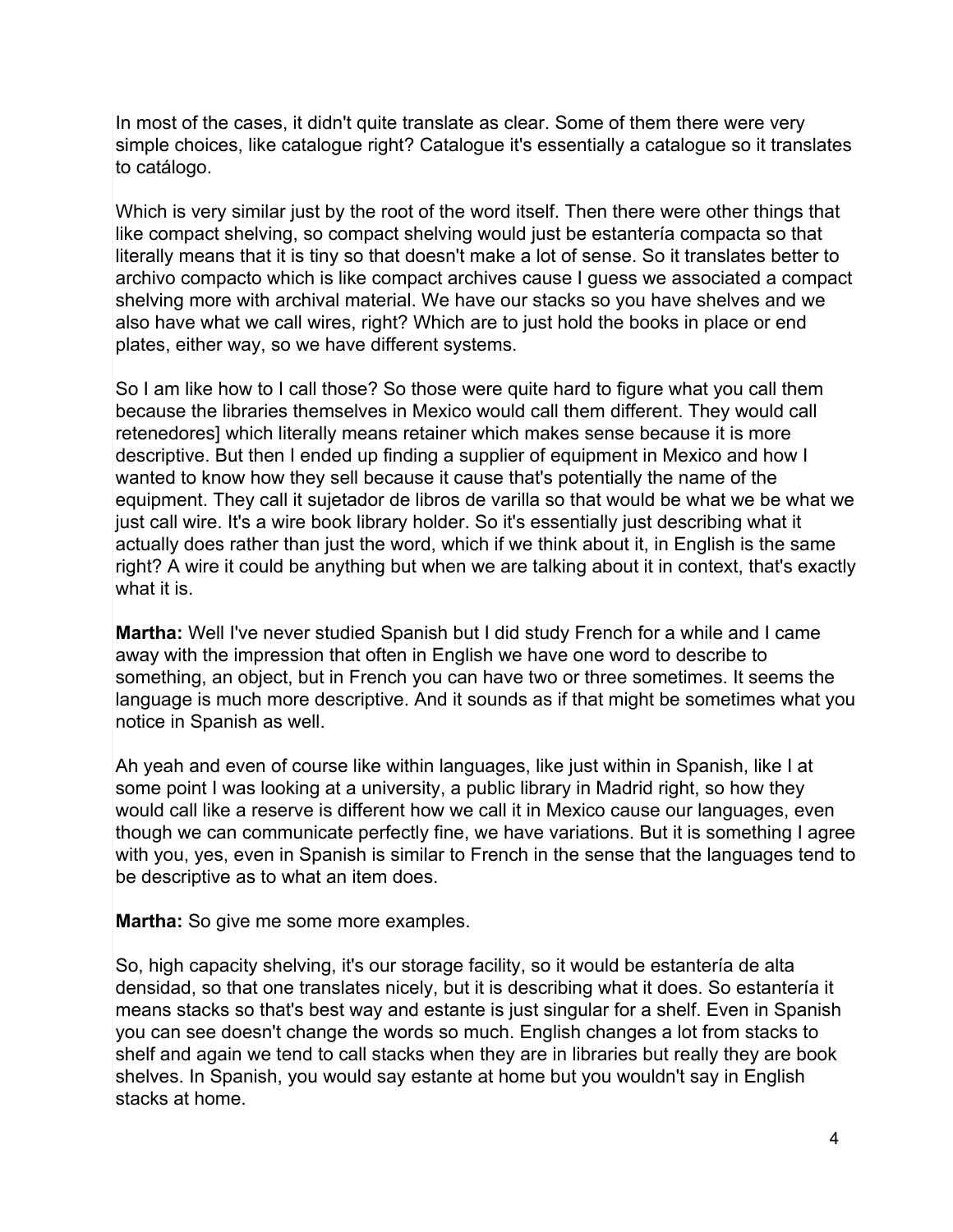## **Martha:** Not at all.

**Isaac**: So there is, there are variations even though by definition it's a bookshelf. If anything again its either, it's a library or an archives or something but it's literally storage of material, Book truck is an interesting one. So book cart in Spanish, the word for a cart is carro so in this case we call is carro. The supplier would call it porta libros which is like it carries books. The libraries would call it transporta libros which is a variation of the word but again it is essentially the same thing of describing what this carro is doing right which is transporting books. While in the library we just call it a book cart but we are not saying what the book cart is doing. There is no activity associated to it, they're just two words put together.

**Martha:** Not it's very almost inanimate in that sense. So what was your favourite of all the terms you came up with?

**Isaac:** I liked something that was quite particular. The shelf itself, there are so many variations, right? So of course we have them in English but we tend to refer like just to shelf. So in Spanish in call it estante but very quickly I found that people had all these variations of the shelf, estante de revistas, estante de periodicos], estante de libros, estante vertical or horizontal so all these different degrees of what a shelf is because they use them in different ways or perhaps how they organize the materials. And this is something that perhaps a public library that would have more magazines or different material would probably relate to it but in our particular library we don't tend to have a lot of variations of stacks so it's really generic. Again the particularities of the format and the material it is does determine the work of different libraries right. In our case, because we don't tend to carry a lot of these materials it may also explain why we don't tend to use those shelving, which makes perfect sense.

**Martha:** So just to wrap it up, I remember when we were talking earlier and we were exploring this notion of language and moving from one language to another, I made the assumption that you would know the words in Spanish and you said, "No, no, no, no, no." Tell us a bit more about what it is to come and work in one language and maybe in a way to be disconnected from the other one?

**Isaac:** It even happens to me when I go back home right. So I will go to Mexico and I will just speak the language so I don't an issue communicating but even the idioms and some expression have changed so I find myself hearing either sometimes more English in Mexico, some words we are adopting a little bit faster than others or some idioms have changed in context and I'm like what is asking or even when I am trying to do business in Mexico, it's quite different. So the words that I am used to, let's say when I have a meeting and have to like manage, coordinate, do all these things, I have the words in English in my mind but they don't translate 100 percent of the time in Spanish so I really have to stop and think about or I have to entirely rephrase in order to get my point across. So that happens to me when I go in Spanish but the same thing happens when you